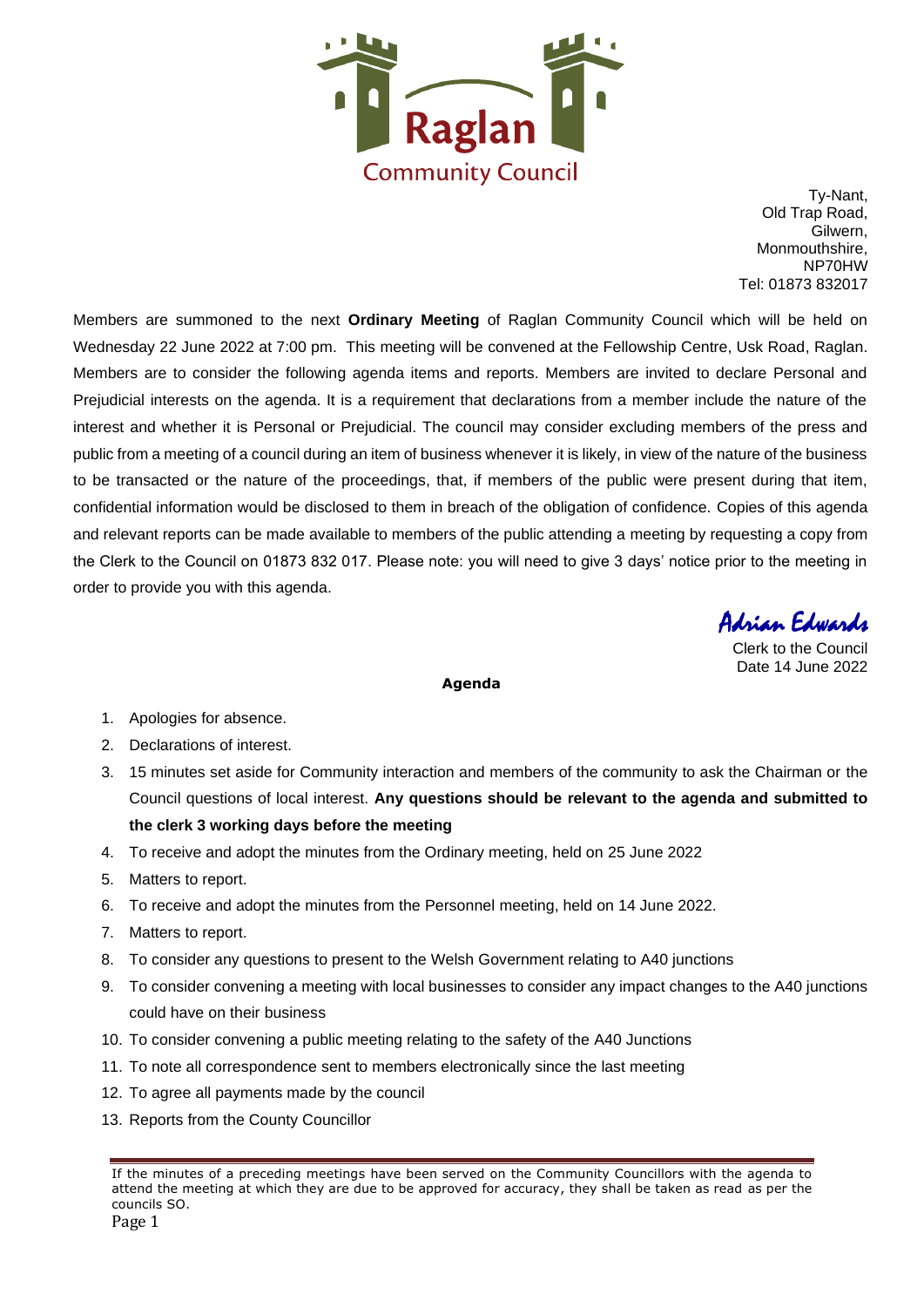- 14. Reports from members on outside bodies
- 15. To confirm the date of the Ordinary Meeting 27 July 2022

If the minutes of a preceding meetings have been served on the Community Councillors with the agenda to attend the meeting at which they are due to be approved for accuracy, they shall be taken as read as per the councils SO.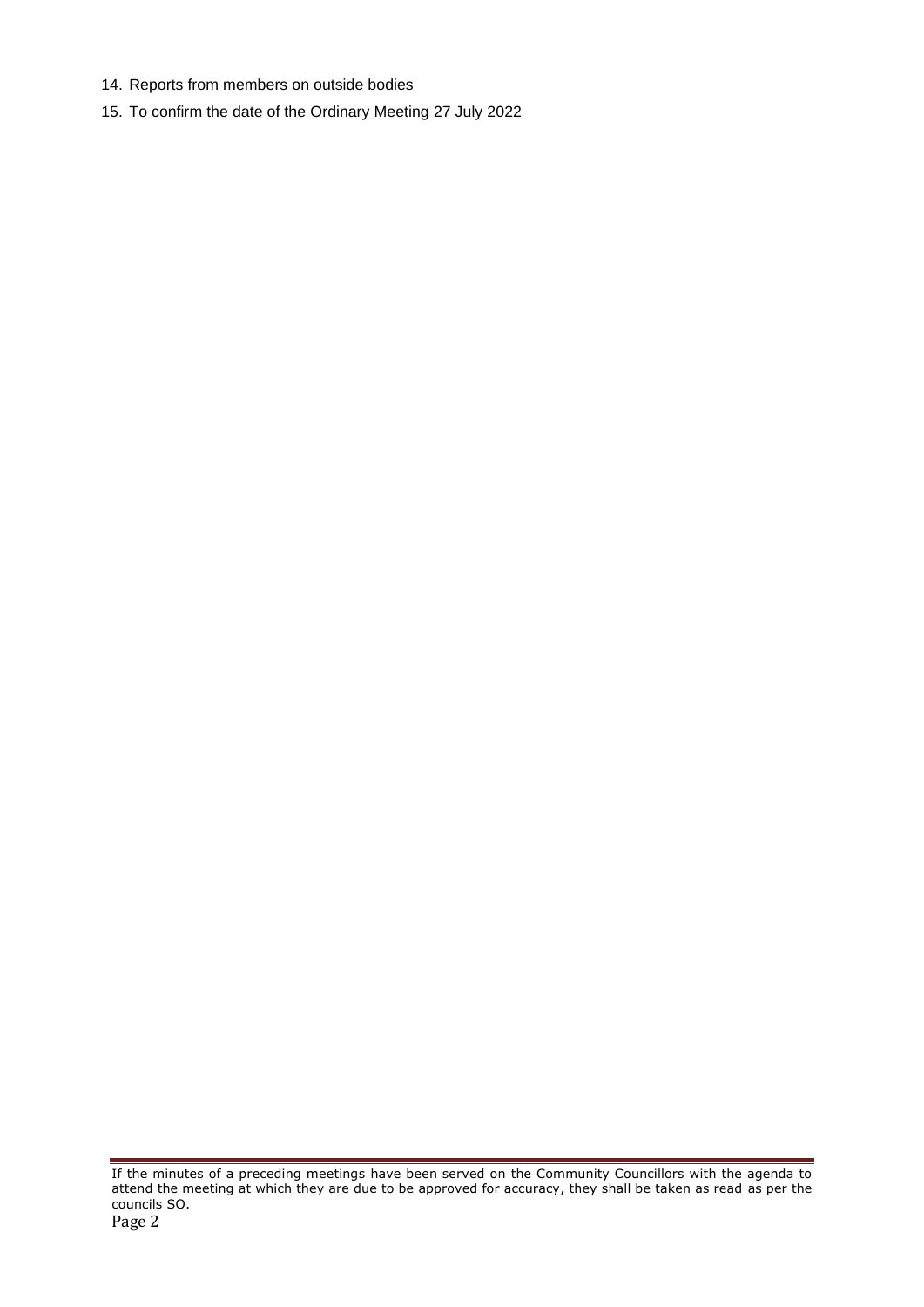# **Raglan Community Council**

## **Apology for Absence**

I, Community Councillor**\_\_\_\_\_\_\_\_\_\_\_\_\_\_\_\_\_\_\_\_\_\_\_\_\_\_\_\_\_\_\_\_\_\_\_\_\_\_** 

give the Community Councils, Proper Officer written notification for an Apology for Absence for not attending the meeting which I was summoned to on the date below:

Held on  $\frac{1}{2}$  /  $\frac{1}{2}$  details of which are set out below:

REASON FOR ABSENCE (see note)

### **Guidance Note:**

Whenever possible this form should be handed or emailed to the Clerk/Proper Officer before the start of the meeting. It is not sufficient simply to 'note apologies'. 'Noting apologies' tells the council nothing as to whether or not the members of the council accepted and approved the reason given for the absence, or, indeed, whether any reason was given at all. Members are requested to indicate the reason for non-attendance. Approval may be given by the council to an absence in advance; for example, where a member is intending to work abroad for an extended period.

**Please Note:** in addition to the written Apology for Absence, members have an obligation to declare the Apology for Absence orally or by emailing the Clerk/Proper Officer before the meeting.

**Signed: \_\_\_\_\_\_\_\_\_\_\_\_\_\_\_\_\_\_\_\_\_\_\_\_\_\_\_\_\_\_\_\_\_\_\_\_\_\_\_\_\_\_\_\_\_\_\_\_\_\_\_\_\_\_\_\_\_\_\_\_\_\_**

**Date: \_\_\_\_\_\_\_\_\_\_\_\_\_\_\_\_\_\_\_\_\_\_\_\_**

If the minutes of a preceding meetings have been served on the Community Councillors with the agenda to attend the meeting at which they are due to be approved for accuracy, they shall be taken as read as per the councils SO.